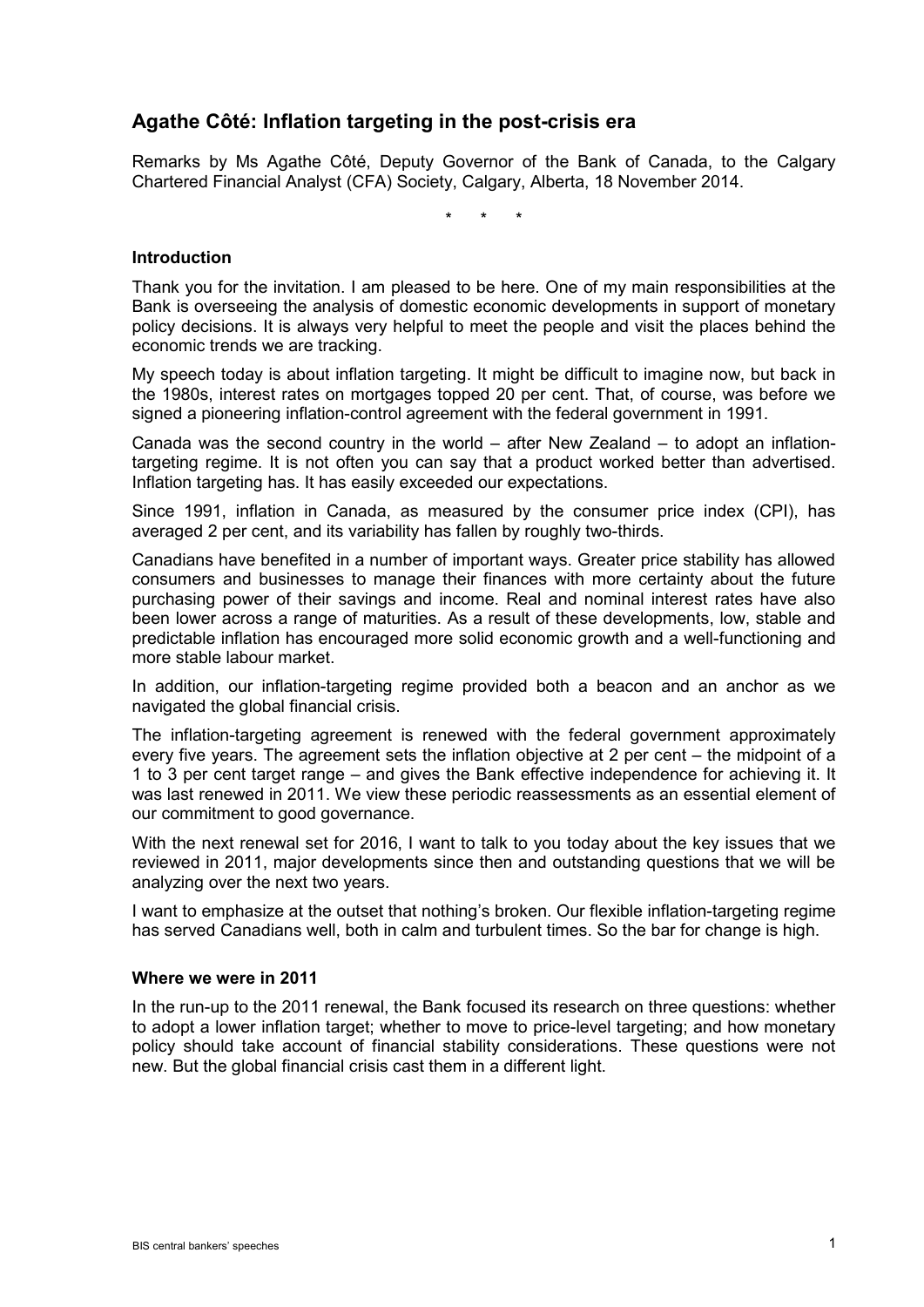Let me outline where the Bank came out on each of these three questions in order to give you some context for the discussion that follows about our current research.<sup>[1](#page-0-0)</sup>

# *Should we target a lower rate of inflation?*

Canada, like most other inflation-targeting central banks in advanced economies, has been aiming at an inflation target of 2 per cent. Why 2 per cent?

We know that high and variable inflation is costly. It erodes purchasing power, creates uncertainty, distorts relative prices and investment decisions, and causes arbitrary redistributions of wealth between savers and borrowers. So the inflation target should be low enough to minimize these distortionary effects. At the same time, there are risks associated with very low rates of inflation, the most important being the zero lower bound (ZLB) on interest rates. The lower the inflation target, the lower the average nominal policy interest rate will be. Therefore, the greater the likelihood that adverse shocks will push interest rates to the ZLB and hence limit the central bank's ability to respond with conventional policy. A positive inflation rate also helps to "grease the wheels," since it is less likely that the economy will be constrained by downward nominal wage rigidity.<sup>[2](#page-1-0)</sup> Another argument for a slightly positive inflation target is that official price statistics are subject to measurement bias, in effect, overstating true inflation.[3](#page-1-1)

Would there be net benefits to targeting an inflation rate lower than 2 per cent?

A lower target is intuitively appealing, since even with 2 per cent inflation, the price level doubles every 35 years. A lower target could further reduce distortions stemming from incomplete indexation of nominal contracts and the tax system, and the disincentives for holding money. The Bank's research leading up to the 2011 renewal strengthened the case for lowering the target. However, our research and the experience of the crisis also highlighted the sizeable risks associated with the ZLB. While unconventional monetary policy (UMP) instruments, such as asset purchases and forward guidance, appeared to provide stimulus, their benefits and costs would only be known in the fullness of time.

Our research indicated that encounters with the ZLB should be quite rare with a 2 per cent target, but were much more likely to occur with a target below 2 per cent. The Bank therefore concluded that the benefits of a lower inflation target were insufficient to justify the increased risk of being constrained by the ZLB.

## *Should we move to price-level targeting?*

The second question we addressed was whether there would be net benefits to adopting price-level targeting (PLT). The distinguishing feature of price-level targeting is that, unlike

<sup>1</sup> For more detail on the 2011 renewal, see [www.bankofcanada.ca/wp-content/uploads/2011/11/](http://www.bankofcanada.ca/wp-content/uploads/2011/11/background_nov11.pdf) [background\\_nov11.pdf.](http://www.bankofcanada.ca/wp-content/uploads/2011/11/background_nov11.pdf) See also M. Carney, "A Monetary Policy Framework for All Seasons" (speech to the U.S. Monetary Policy Forum, New York, NY, 24 February 2012), and M. Carney, "Renewing Canada's Monetary Policy Framework" (speech to the Board of Trade of Metropolitan Montreal, Montréal, Quebec, 23 November 2011).

<span id="page-1-0"></span><sup>2</sup> The lower the inflation target, the more likely it is that nominal wages will occasionally need to decline to facilitate economic adjustment. If workers are reluctant to accept these declines, the process of real adjustment in the labour market will be impeded. While there is some evidence of downward nominal wage rigidities in Canada, Crawford and Wright (2001) conclude that their effects do not appear to be economically significant. See A. Crawford and G. Wright, "Downward Nominal-Wage Rigidity: Micro Evidence from Tobit Models," Working Paper No. 2001–07, Bank of Canada, 2001. Others, however, have argued that this could be an important issue. See, for example, P. Fortin, "The Macroeconomics of Downward Nominal Wage Rigidity: A Review of the Issues and New Evidence for Canada," Centre Interuniversitaire sur le Risque, les Politiques Économiques et l'Emploi, Working Paper 13–09.

<span id="page-1-1"></span><sup>3</sup> The measurement bias is estimated to be around 0.5 per cent in Canada. See P. Sabourin, "Measurement Bias in the Canadian Consumer Price Index: An Update," *Bank of Canada Review* (Summer 2012): 1–11.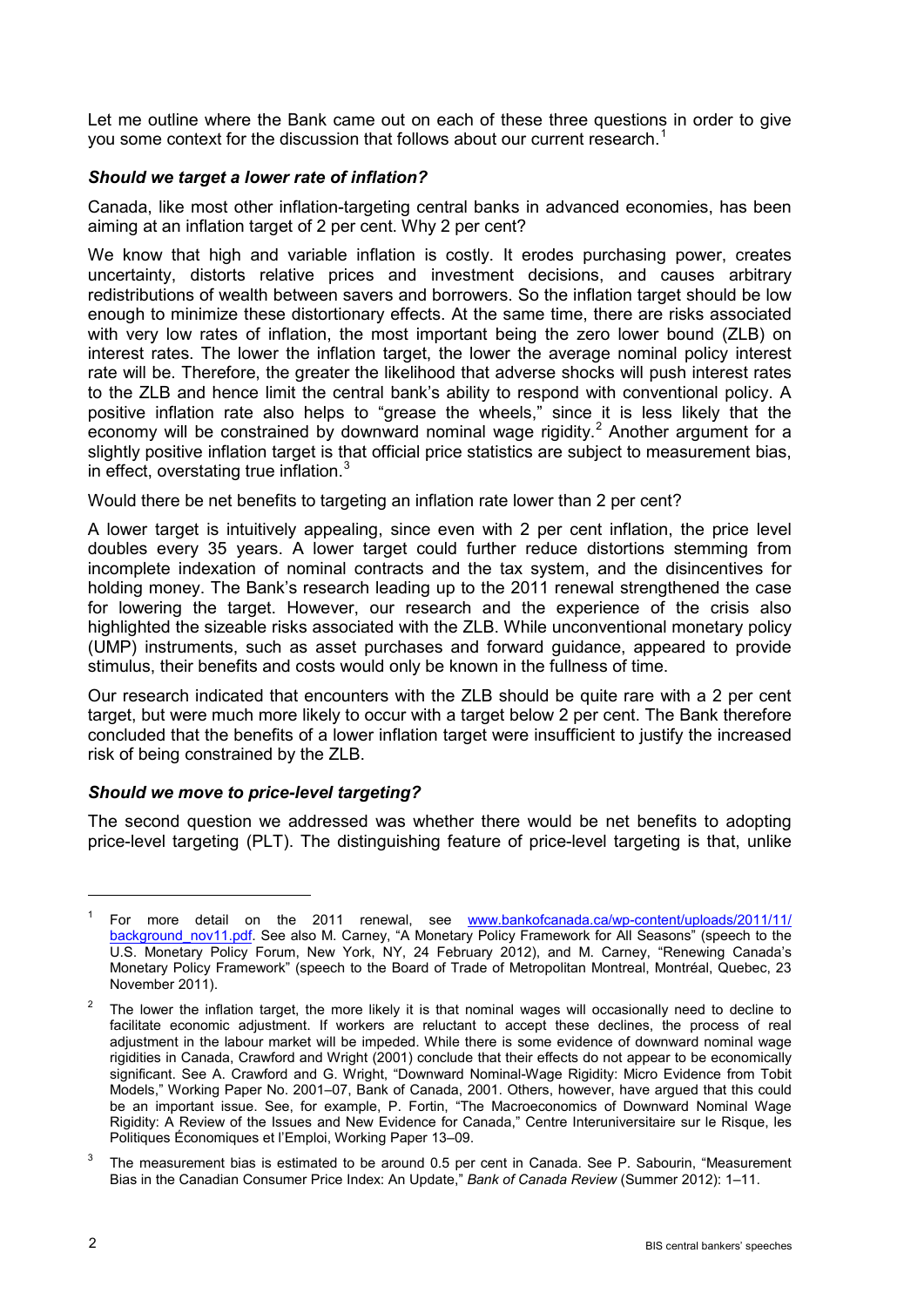inflation targeting, bygones are not bygones. Past inflation misses must be corrected. For example, following a period of below-target inflation, policy would seek a period of abovetarget inflation to ensure the desired rate of change in the price level over time. In addition to providing greater price-level certainty over the long run, PLT could reduce the volatility of output and inflation through automatic, self-correcting changes in inflation expectations. This could be particularly useful at the ZLB.

However, for PLT to work, people need to be forward looking and the policy well understood and credible. In the end, the Bank concluded that, under ordinary circumstances, the expected benefits of PLT would be too small to justify the risks of abandoning our existing well-understood policy objective.

## *How to address financial stability considerations?*

The crisis made it clear that price stability and financial stability are inextricably linked and that pursuing the first without regard for the second risks achieving neither. Indeed, low, stable and predictable inflation and low variability in activity can breed complacency among financial market participants as risk taking adapts to a perceived new equilibrium. The critical question this poses for policy-makers is whether monetary policy should lean against a buildup of financial imbalances.

Monetary policy influences markets and the leverage of financial institutions so broadly that it cannot easily be avoided. As former Federal Reserve Governor Jeremy Stein once put it, monetary policy "gets in all of the cracks."<sup>[4](#page-2-0)</sup> This makes monetary policy an inappropriate tool to deal with sector-specific imbalances, but a potentially valuable one for addressing economy-wide imbalances.

However, we concluded that monetary policy should be our last line of defence. It should be preceded by responsible behaviour by individuals and institutions and by effective micro- and macroprudential regulation and supervision. These defences should go a long way to mitigate the risks. Still, in some cases, monetary policy may have a role to play. This is most obviously the case when financial imbalances affect the near-term outlook for output and inflation.

In exceptional circumstances, particularly if imbalances and excessive risk taking are widespread or encouraged by a low interest rate environment, monetary policy might have to be used even if it means that inflation would deviate from target for an extended period of time. Our credible inflation-targeting framework facilitates this flexibility while remaining perfectly consistent with ensuring long-run price stability.

So, let me sum up our review preceding the last renewal. After considerable research and discussion, the Bank concluded in 2011 that our existing framework was robust and the right tool for delivering price stability and enhancing the economic welfare of Canadians.

#### **What we are focusing on now**

How have things changed since then? What have we learned, and what are the issues that we will be researching ahead of the 2016 renewal?

## *The optimal inflation target – 2 per cent under increased scrutiny*

Experience and analysis since the 2011 renewal has reinforced our view of the importance of the ZLB. At the same time, interest rates are likely to be lower, on average, in the future than

<span id="page-2-0"></span><sup>4</sup> J. C. Stein, "Overheating in Credit Markets: Origins, Measurement, and Policy Responses" (speech at the Research Symposium, "Restoring Household Financial Stability After the Great Recession: Why Household Balance Sheets Matter," sponsored by Federal Reserve Bank of St. Louis, St. Louis, Missouri, 7 February 2013).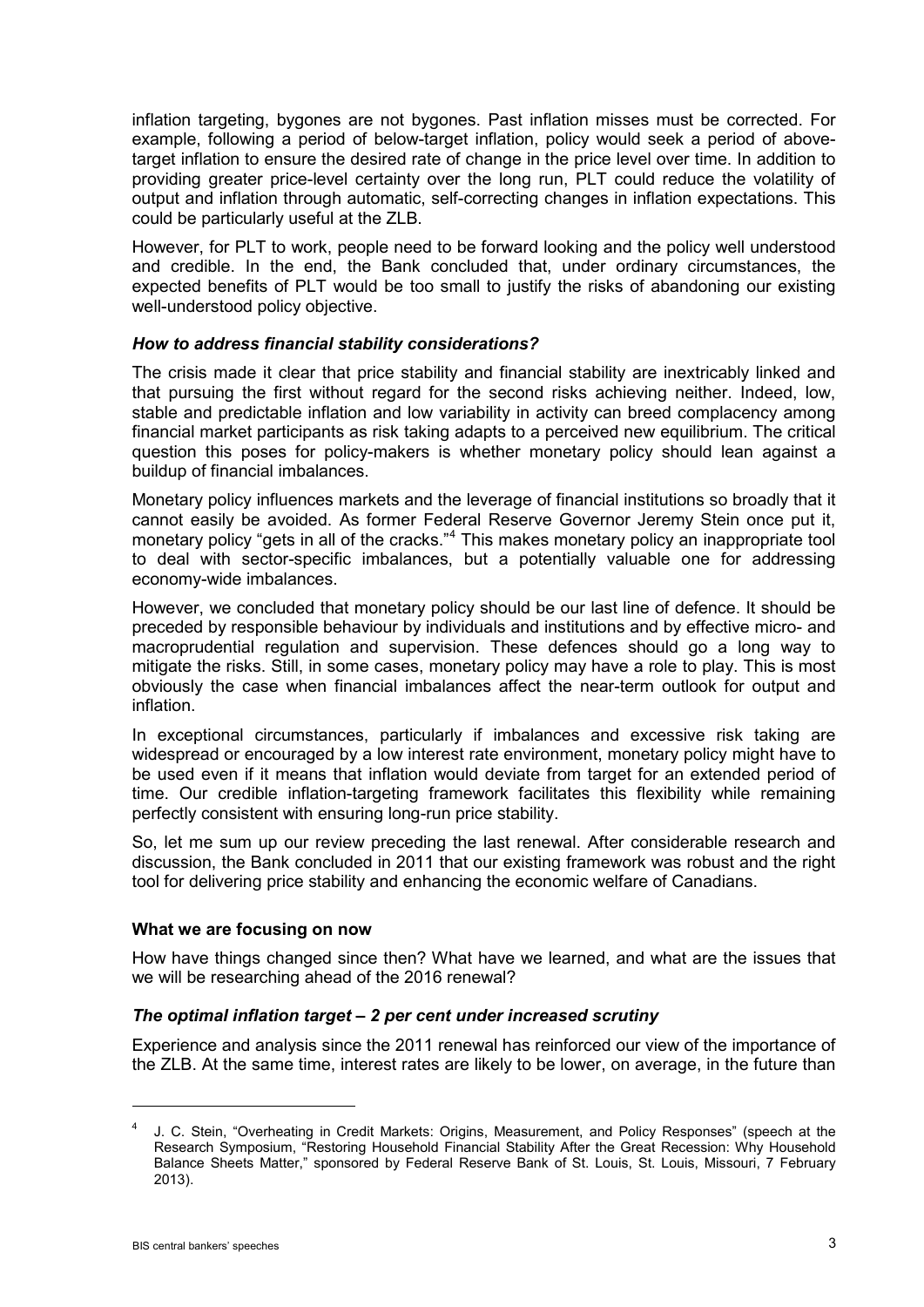they were before the crisis. As a consequence, ZLB episodes could become more frequent. Together, these factors suggest that consideration should be given to an inflation target that is above 2 per cent.

In recent years, global economic growth has repeatedly fallen short of expectations. For many advanced economies, this means that the ZLB has been a more enduring constraint on monetary policy than anticipated. This is not to say that central banks are powerless at the ZLB. In fact, a growing body of evidence suggests that UMPs have had a positive impact on economic activity and inflation.<sup>[5](#page-3-0)</sup>

That said, it is still unclear to what extent UMPs can effectively substitute for conventional monetary policy. As well, there are potential issues associated with the use of UMPs, such as risks to central bank independence and complications related to exit. Our research will aim to shed additional light on the ability of UMPs to mitigate the effects of the ZLB.

The lessons we draw from recent experience with the ZLB are buttressed by analysis of the longer-term outlook for interest rates. In the mid-2000s, we estimated the real neutral rate of interest to be in the 2 1/2 to 3 1/2 per cent range. Today, we think it is more likely in the 1 to 2 per cent range (or 3 to 4 per cent in nominal terms). $<sup>6</sup>$  $<sup>6</sup>$  $<sup>6</sup>$ </sup>

All else being equal, a lower neutral rate implies a greater probability of being constrained by the ZLB. Preliminary evidence for Canada suggests that with an unchanged inflation target, the probability increases from about 5 per cent to about 15 per cent. This is not trivial.

On the other hand, there are factors that will work in the opposite direction, reducing the likelihood of ZLB episodes. The most important is global financial regulatory reform, which is expected to reduce the likelihood of financial crises – a common cause of shocks large enough to necessitate near-zero interest rates.<sup>[7](#page-3-2), [8](#page-3-3)</sup>

While a number of prominent economists have argued for a higher inflation target, there is good reason to be cautious.<sup>[9](#page-3-4)</sup> The credibility of the 2 per cent target is invaluable. It accrued gradually over time as 2 per cent came to be perceived as a stable and achievable objective. Changing the target could cause it to become regarded as temporary in nature. A lesscredible target would limit the flexibility and effectiveness of monetary policy as a stabilization tool.

Our research will undertake a careful analysis of the costs and benefits of adjusting the target.

<span id="page-3-0"></span><sup>5</sup> See E. Santor and L. Suchanek, "Unconventional Monetary Policies: Evolving Practices, Their Effects and Potential Costs," *Bank of Canada Review* (Spring 2013): 1–14.

<span id="page-3-1"></span>We define the neutral rate as the policy rate that will prevail after the effects of all cyclical shocks have dissipated. The estimated decline in the neutral rate mainly reflects lower potential growth rates and higher global savings. See C. Wilkins, "Monetary Policy and the Underwhelming Recovery" (speech to the CFA Society Toronto, Toronto, Ontario, 22 September 2014); and R. Mendes, "The Neutral Rate of Interest in Canada," Bank of Canada Discussion Paper No. 2014–5, September 2014.

<span id="page-3-2"></span><sup>7</sup> For example, a study conducted by the Financial Stability Board and the Basel Committee on Banking Supervision, with the participation of Bank of Canada staff, found that an increase of 2 percentage points in bank capital ratios reduced the probability of a financial crisis from 4.5 per cent to 1.6 per cent.

<span id="page-3-3"></span>We also need to consider the possibility of reduced measurement bias in the CPI, given improvements made by Statistics Canada in the past few years. A lower bias would lead to a higher true rate of inflation for a given inflation target, thus mitigating the need for a higher target.

<span id="page-3-4"></span><sup>9</sup> See P. Krugman, "Inflation Targets Reconsidered," ECB Sintra Conference, May 2014; and L. Ball, "A Case for a Long-Run Inflation Target of Four Percent," IMF Working Paper 14/92, June 2014. For an earlier appeal to central banks to at least consider a higher target, see O. Blanchard, G. Dell'Ariccia and P. Mauro, "Rethinking Macroeconomic Policy," IMF Staff Position Note, 12 February 2010.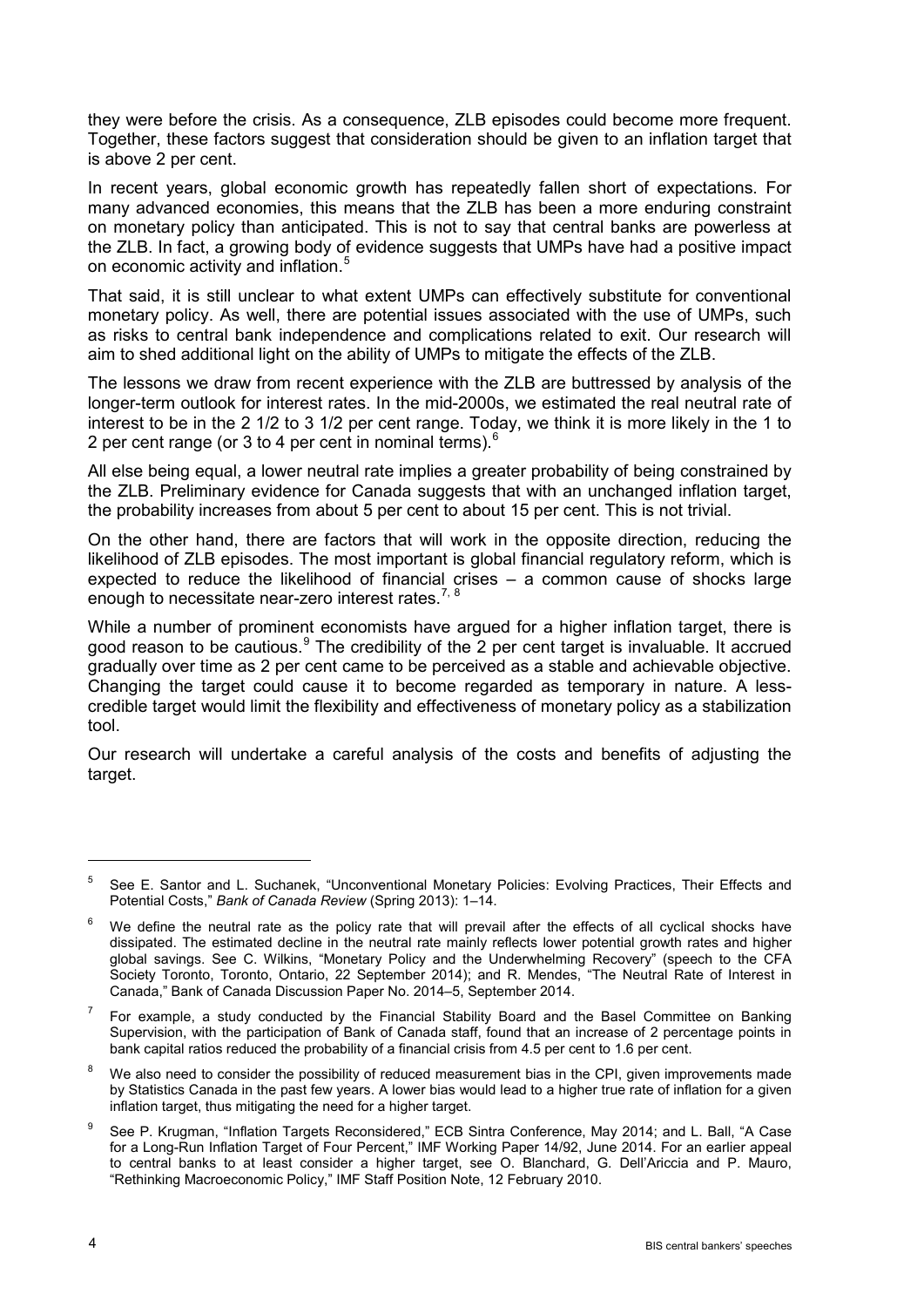### *The integration of financial stability considerations – a work in progress*

The Bank concluded in 2011 that monetary policy should be the last line of defence against financial imbalances. This has since become the dominant view in the central bank community. Nonetheless, after years of aggressive monetary stimulus in major advanced economies, concerns about the buildup of financial stability risks have increased, leading some to question whether the appropriate trade-offs are being made between price stability and financial stability. Indeed, some critics have argued that the current monetary stimulus is simply sowing the seeds of the next financial crisis. However, as Governor Poloz discussed in a recent speech, the alternative is not attractive.<sup>[10](#page-4-0)</sup>

Here in Canada, financial stability risks – mainly household imbalances – have been on our radar. To address these imbalances, a number of regulatory changes were made, which have contributed to a more constructive evolution, although the risks have been edging higher.<sup>[11](#page-4-1)</sup>

Financial stability risks have also been taken into account as part of our risk-management approach to monetary policy.<sup>[12](#page-4-2)</sup> When the flexibility inherent in getting inflation back to target within a reasonable time frame permits, the Bank has opted for tactics that do not exacerbate financial stability concerns. The Bank adopted a tightening bias from April 2012 to October 2013, noting that the evolution of risks related to household imbalances may be a factor affecting the timing and degree of withdrawal of monetary stimulus. Thus far, however, the Bank has not had to use its monetary policy instrument to lean against financial risks. Going forward, additional research will be helpful to specify more fully the circumstances under which it would be appropriate for the Bank to use monetary policy for financial stability purposes.

Recent work at the Bank suggests that the best outcome is achieved when macroprudential policy targets emerging imbalances in the economy, such as excessive growth in credit, leaving monetary policy free to focus on price stability.<sup>[13](#page-4-3)</sup> Of course, these polices must take account of one another. Thus, for example, tighter macroprudential policy would require a more stimulative monetary policy, other things being equal, and vice versa.

How to best integrate price stability and financial stability remains a work in progress. Implementation of the global financial reform agenda both here and abroad should increase the resilience of our financial system and reduce the need for monetary policy to react. Still, much remains to be learned about the effectiveness of macroprudential instruments and the optimal mix of policy tools. Communication challenges associated with potentially moving macroprudential and monetary policies in opposite directions should also be examined.

#### *The measurement of core inflation – should CPIX continue to beour main guide?*

As much as we aim for low, stable and predictable inflation, there will always be sharp movements in CPI inflation. These are generally driven by volatile price changes in a small number of goods and services that often tend to reverse quickly. Such price changes add considerable "noise" to total CPI, making it difficult to discern genuine movements in trend

<span id="page-4-0"></span><sup>&</sup>lt;sup>10</sup> S. Poloz, "The Legacy of the Financial Crisis: What We Know, and What We Don't" (speech to the Canadian Council for Public-Private Partnerships, Toronto, Ontario, 3 November 2014).

<span id="page-4-1"></span> $11$  The Minister of Finance has tightened mortgage insurance rules, the Superintendent of Financial Institutions has developed stronger mortgage underwriting principles, and the Canada Mortgage and Housing Corporation has restructured its programs.

<span id="page-4-2"></span> $12$  S. Poloz, "Monetary Policy as Risk Management" (speech to the Canadian Club of Montreal, Montréal, Quebec, 12 December 2013). See also S. Poloz, "Integrating Uncertainty and Monetary Policy-Making: A Practitioner's Perspective," Bank of Canada Discussion Paper No. 2014–6, October 2014.

<span id="page-4-3"></span><sup>&</sup>lt;sup>13</sup> S. Alpanda, G. Cateau and C. Meh, "A Policy Model to Analyze Macroprudential Regulations and Monetary Policy," BIS Working Paper 461, September 2014.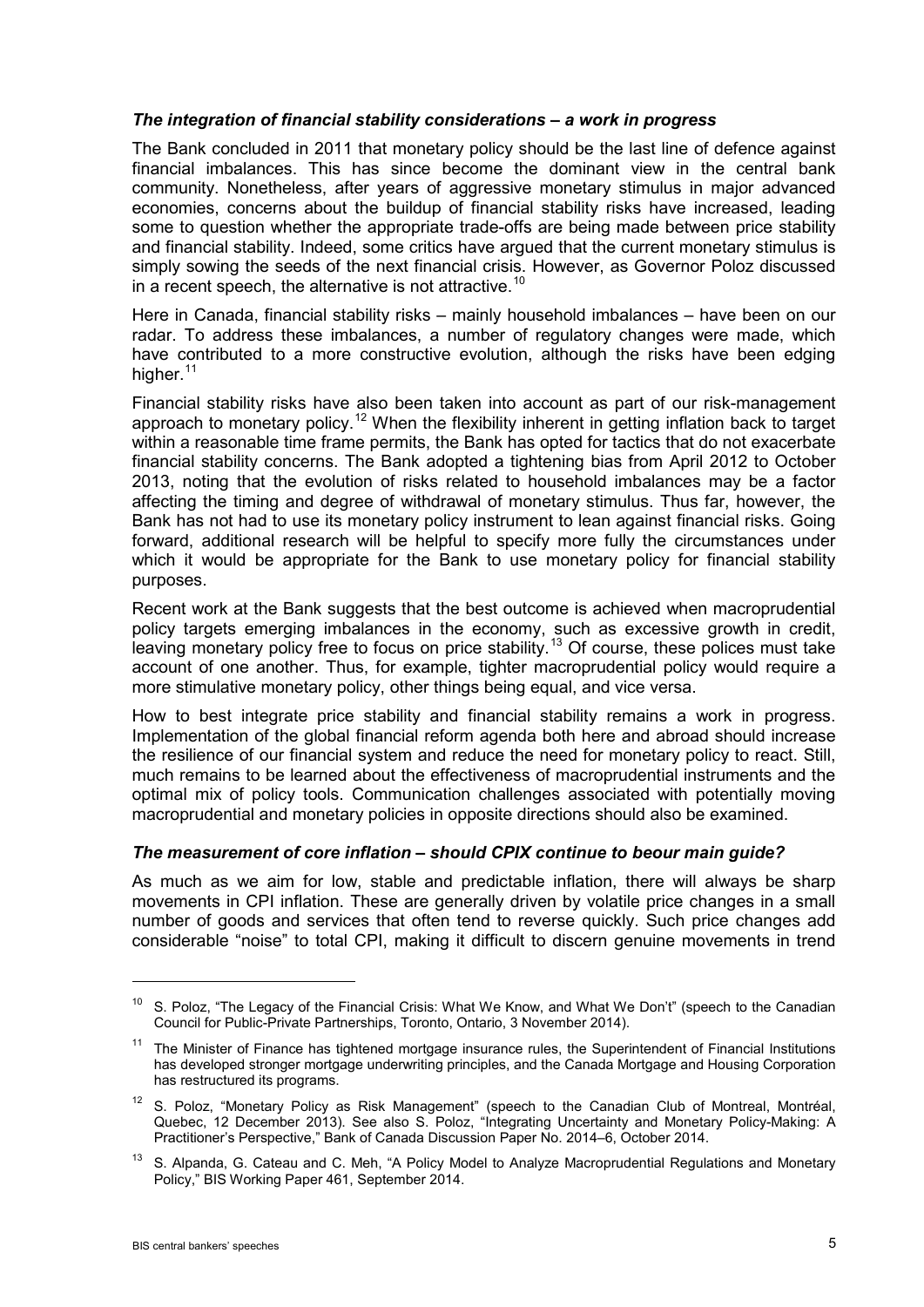inflation. For this reason, many central banks calculate core inflation measures, which are designed to minimize the influence of the most volatile components of the CPI.

An effective core measure must have four key properties. It must be less volatile than total inflation; track long-run movements in the total CPI very closely (in other words, be "unbiased"); reliably predict future trend movements in the total CPI; and be easy to understand and explain to the public.

The Bank calculates and publishes several core measures that meet these criteria to varying degrees. Within this set, CPIX has been our main guide since 2001.<sup>[14](#page-5-0)</sup> Although CPIX isn't a perfect measure of underlying inflation, it has a number of advantages. It depicts relatively low volatility and is fairly straightforward to calculate.<sup>[15](#page-5-1)</sup> However, excluding some of the most volatile components from the CPI doesn't guarantee that the resulting measure will always be smooth. Some components included in CPIX (for instance, electricity) have shown fairly high volatility in recent years, while others, such as the prices of autos and certain regulated services, have tended to move countercyclically, thereby obscuring the relationship between CPIX and the output gap.  $16$ 

Alternative measures of core inflation provide additional valuable information in this context. For instance, the Bank's common component is well suited to seeing through one-off isolated price changes and tends to be more highly correlated with measures of economic slack.<sup>[17](#page-5-3)</sup> But it isn't perfect either. It can be hard to explain, given its reliance on more advanced statistical methods.

Against this background, the properties of various measures of core inflation will be reexamined to determine whether the Bank should continue the practice of identifying one preeminent measure of inflation as its operational guide and, if so, whether CPIX should continue to play that role.

## **Conclusion**

Let me conclude. Canada's inflation-targeting framework merits top marks. It has performed extremely well in good times and helped us weather the bad times. For this reason, any modification to the framework must be thoughtfully researched and carefully considered. This doesn't mean there is no room for improvement, just that – as I emphasized earlier – the bar for change is high. By anchoring inflation expectations, the policy has earned invaluable credibility. It would be a mistake to compromise that credibility.

Although the financial crisis and its aftermath are forcing all central banks to reassess their operating frameworks and mandates, conducting such reviews is a well-established routine for us at the Bank of Canada. We believe that one of the core strengths of our policy framework is the research program we undertake leading to the periodic renewals of the agreement with the Government of Canada. Research on the issues I have raised in this speech will help to inform the next renewal and, more broadly, the conduct of monetary policy.

<span id="page-5-0"></span> $14$  CPIX excludes eight of the most volatile components of the consumer price index and adjusts the remainder for the effect of changes in indirect taxes. The components are fruit, vegetables, gasoline, fuel oil, natural gas, intercity transportation, tobacco and mortgage-interest costs.

<span id="page-5-1"></span><sup>&</sup>lt;sup>15</sup> T. Laflèche and J. Armour, "Evaluating Measures of Core Inflation," Bank of Canada Review (Summer 2006): 19–29.

<span id="page-5-2"></span><sup>&</sup>lt;sup>16</sup> See Box 2, [Monetary Policy Report,](http://www.bankofcanada.ca/2014/04/mpr-2014-04-16/) April 2014.

<span id="page-5-3"></span> $17$  The common component uses a factor model to extract the component of inflation that is common across the individual series that make up the CPI. See M. Khan, L. Morel and P. Sabourin, "The Common Component of CPI: An Alternative Measure of Underlying Inflation for Canada," Bank of Canada Working Paper No. 2013–35, October 2013.